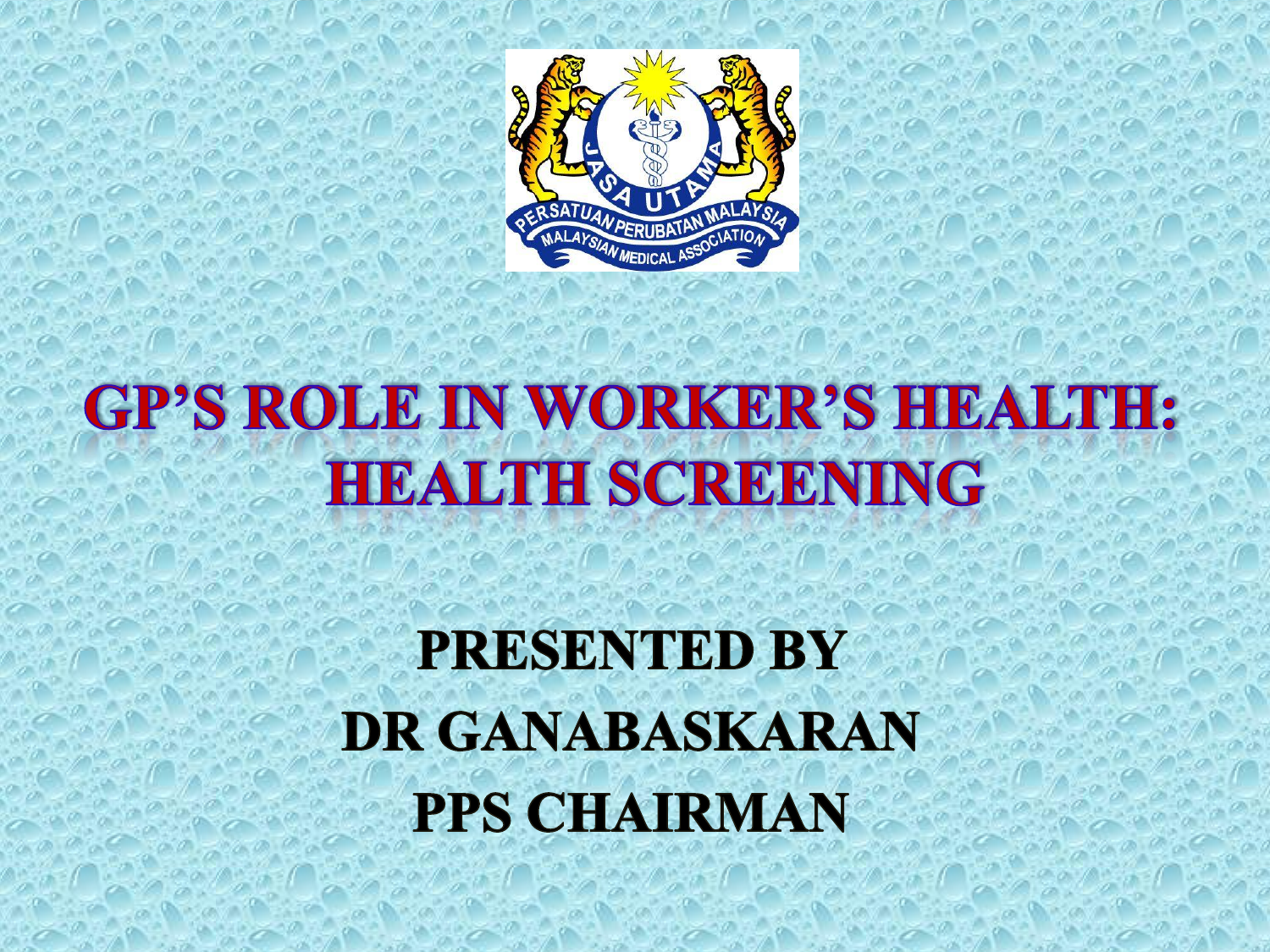# OBJECTIVES OF MALAYSIAN MEDICAL ASSOCIATION

- **To promote and maintain the honour and interest of the profession of medicine in all its branches and in every one of its segments and help to sustain the professional standards of medical ethics.**
- **To serve as the vehicle of the integrated voice of the whole profession and all or each of its segments both in relation to its own special problems and in relation to educating and directing public opinion on the problems of public health as affecting the community at large.**
- **To participate in the conduct of medical education, as may be appropriate.**
- **To promote social, cultural and charitable activities in building a united Malaysian nation.**
- **To carry on any business, trade, joint venture, commercial arrangement, transaction or any enterprise whatsoever which may in the option of the Association be advantageous to the Association or calculated directly or indirectly to enhance any of the Association's assets, properties or rights.**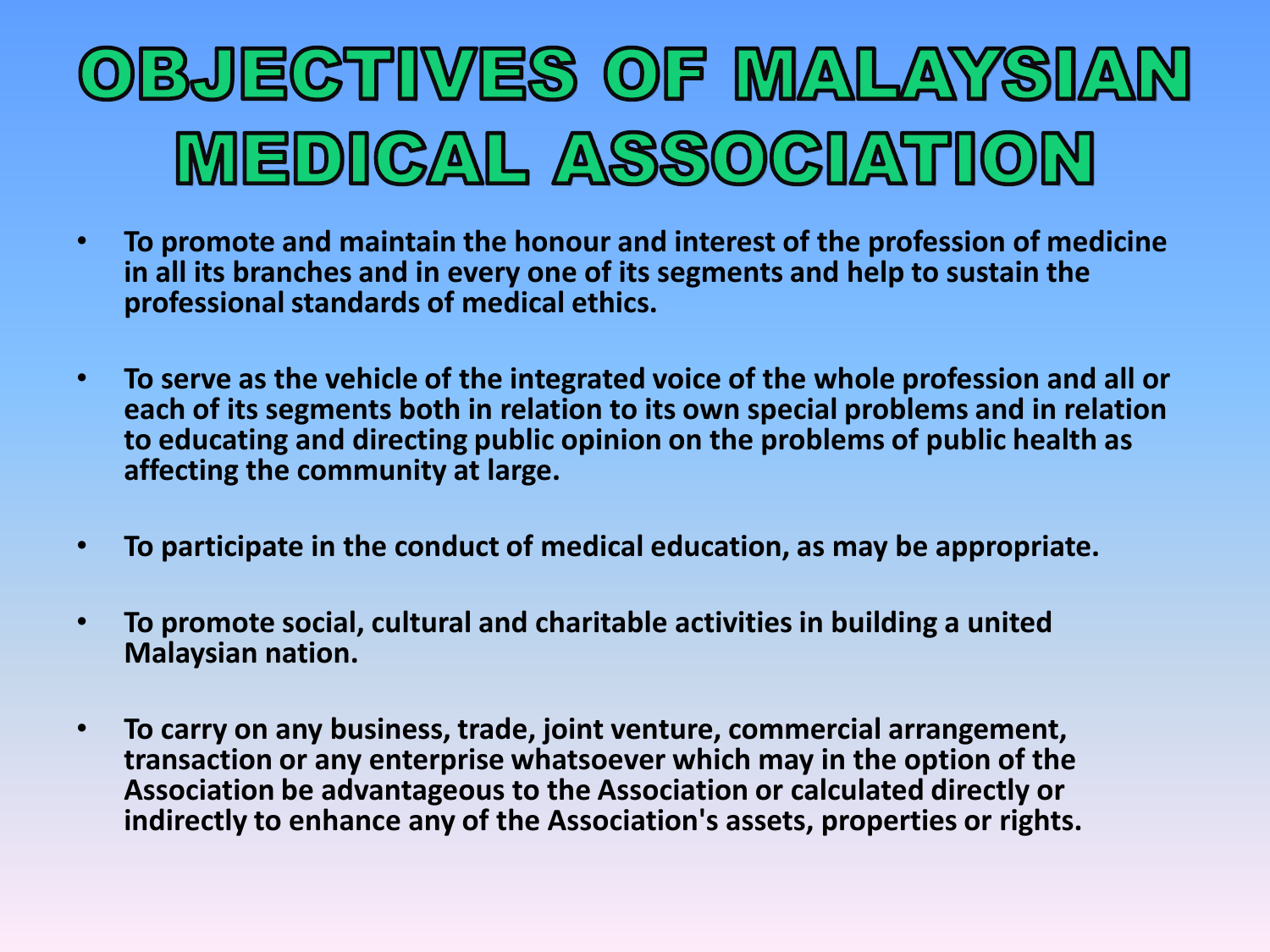## **MISSION OF MALAYSIAN MEDICAL ASSOCIATION**

#### **BELIEVING**

- That physicians have a unique responsibility for the health of society, derived from their ancient duty to protect life and preserve health.
- That Medicine cannot be insular, self-seeking, self- protective / defensive but must be an integral part of a caring society.
- That social and economic factors are important determinants of health, and that current global trends point to impending environmental degradation which will threaten human health and survival.
- That the advancing frontiers of medicine and the values of our modern technological age present unprecedented ethical and moral dilemmas for physicians.
- And that modern technological medicine and rising public expectations contribute to escalating health care costs.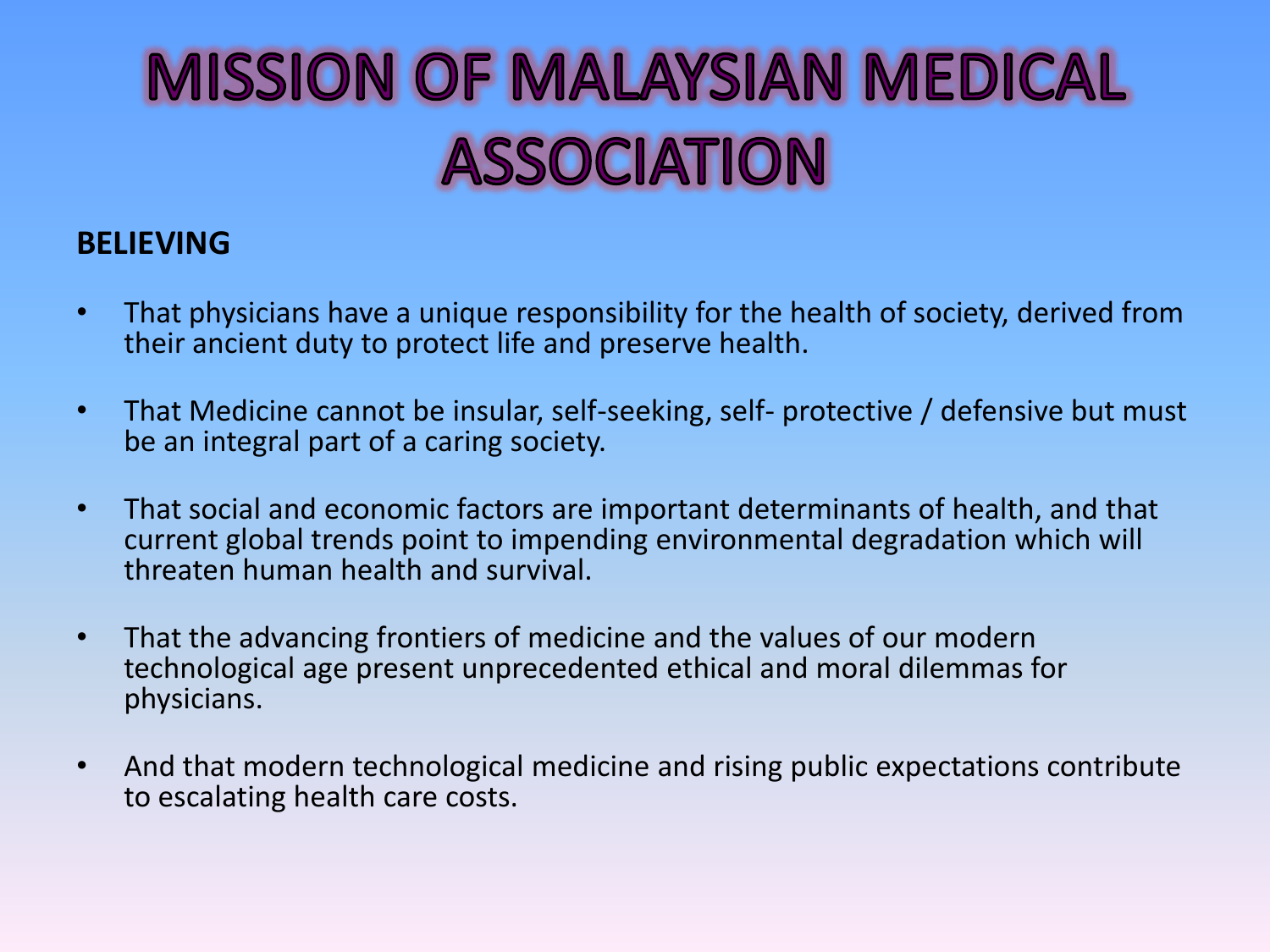#### **THE MMA :**

- **DECLARES** its commitment to the highest possible professional and ethical standards of health care.
- **EMBRACES** the principles of social justice and compassion for all and enjoins all physicians to be sensitive and responsive to the health needs of all.
- **RECOGNISES** its educational role in influencing health policies in the community, including the prevention of disease, promotion of healthy lifestyles, protection of the environment and personal responsibility for health.
- **REAFFIRMS** the need for physicians to retain their autonomy and professional integrity with renewed ideals and ethics.
- **AND RESOLVES** to make health care more rational, equitable and affordable, in a system compatible with equal access to quality health care, based on need.
- **SO THAT IT MAY STAND FIRM AND RESOLUTE** in responding appropriately to the challenges ahead and in fulfilling its responsibilities to the medical profession and society.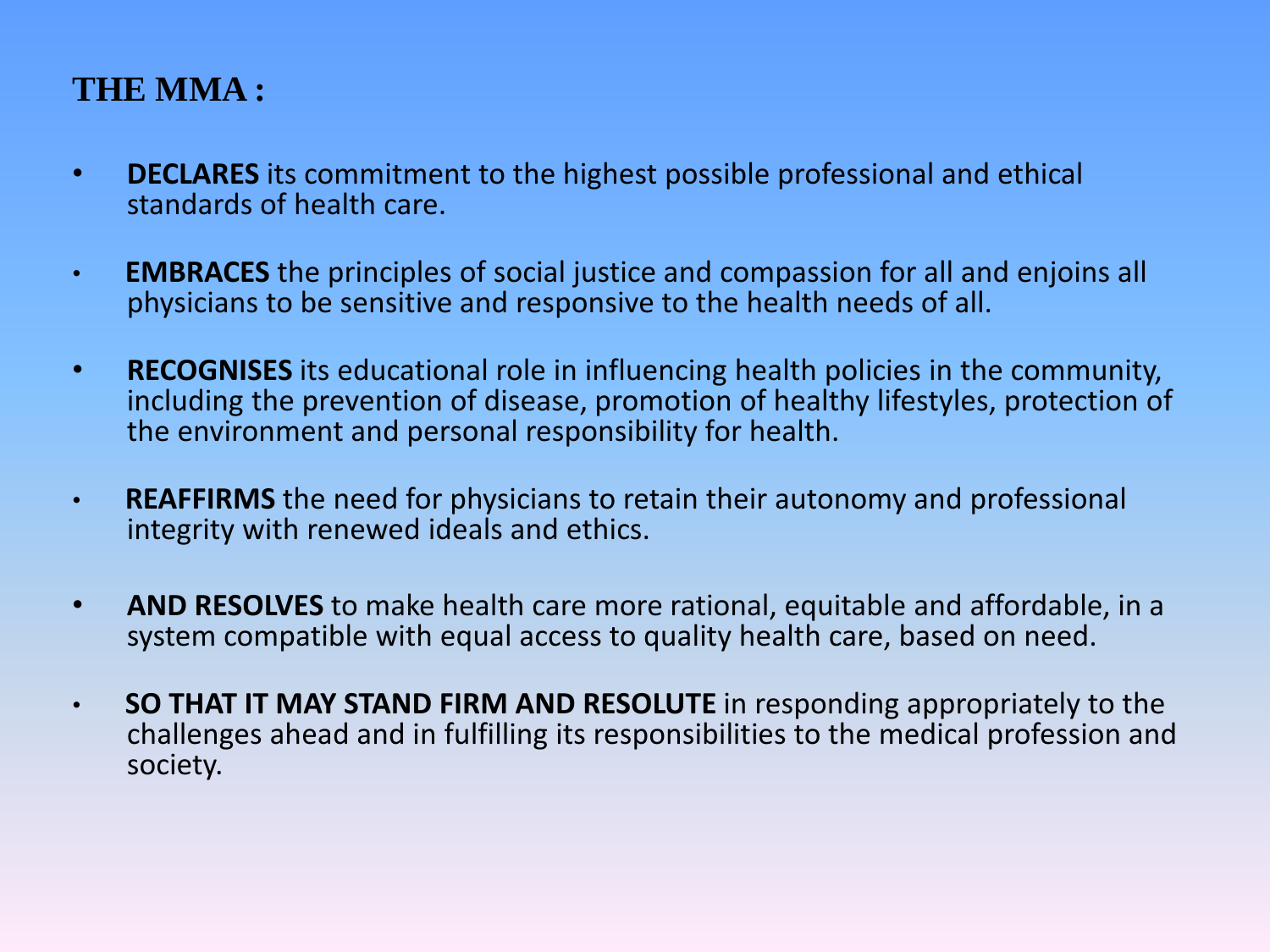# **Private Practitioners Section (Membership)**

• Currently there are over 4,000 registered PPS Members in MMA.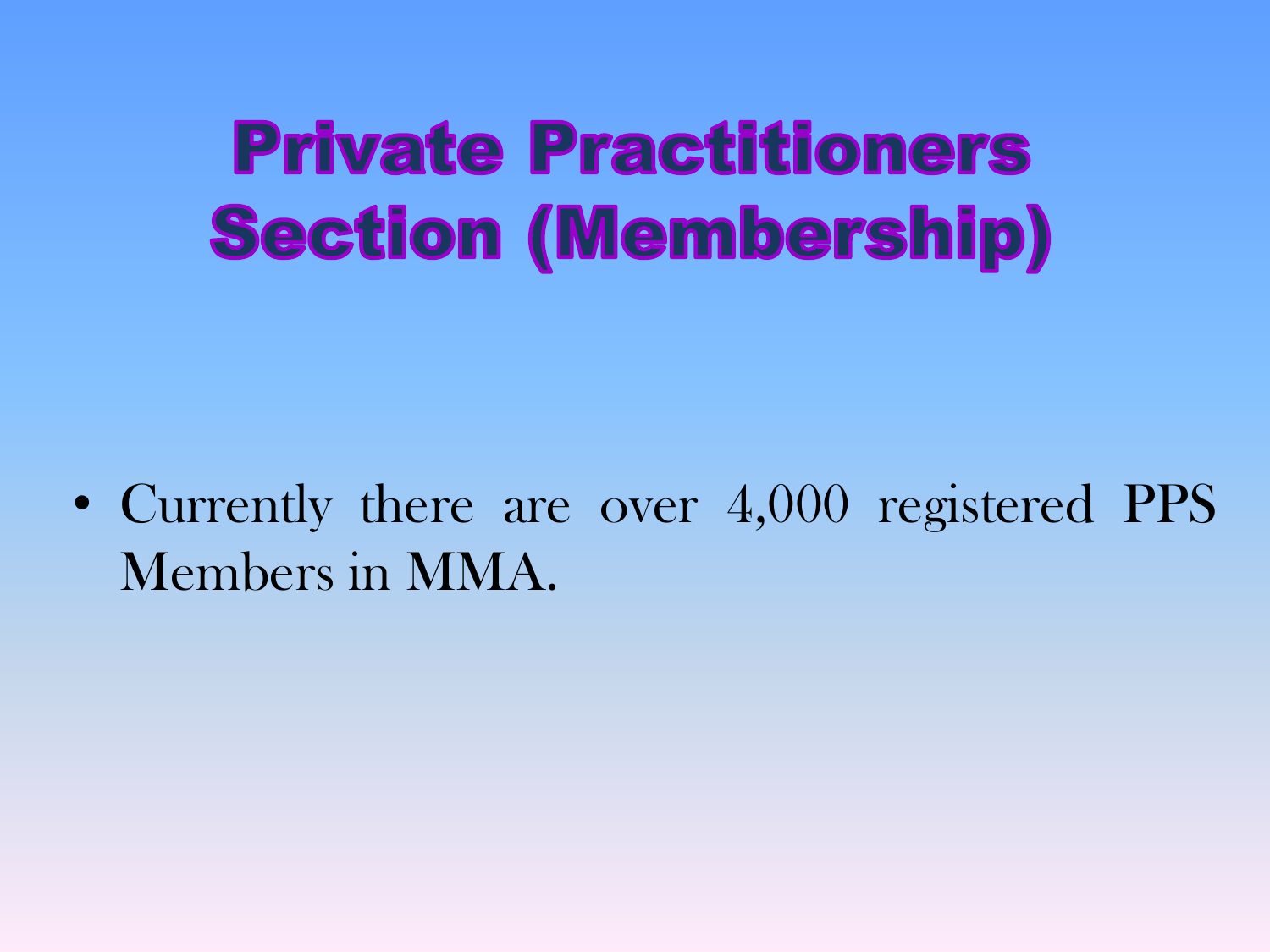### **NUMBER OF GPS ON THE PANEL OF PERKESO**

**NUMBER OF REGISTERED CLINIC AS AT 07/08/2014.**

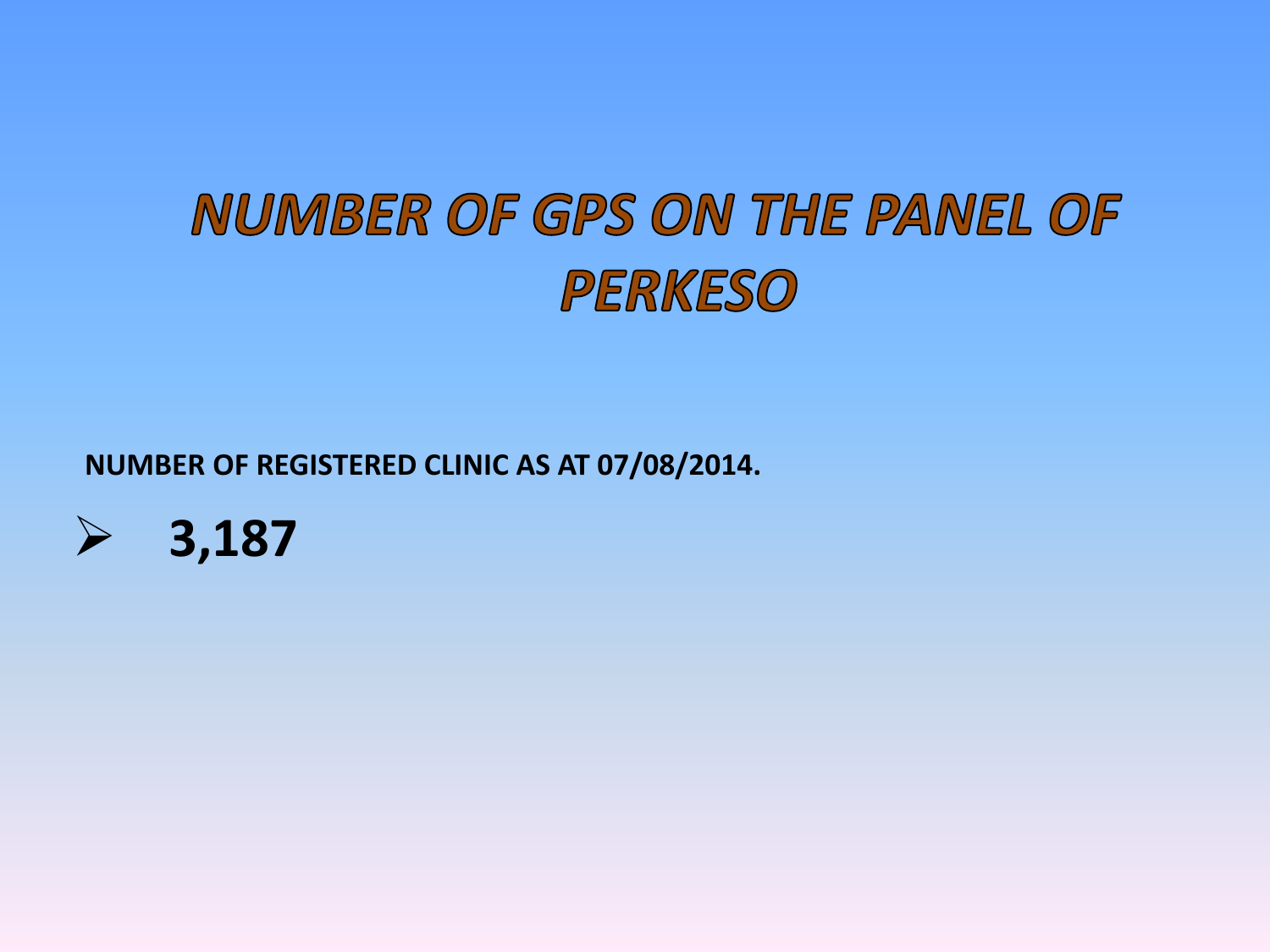- GPs are the frontliners as far as private medical practice is concerned in Malaysia.
- Lackadaisical attitude of employees in not making use of the free Health Screening Vouchers issued by PERKESO to them.
- Companies must ensure that their employees undergo the health screening within a stipulated period of time to ensure the utilisation of the free Health Screening Vouchers.
- Lack of information being disseminated to employees of this free Health Screening Programme especially in semi urban and rural areas.